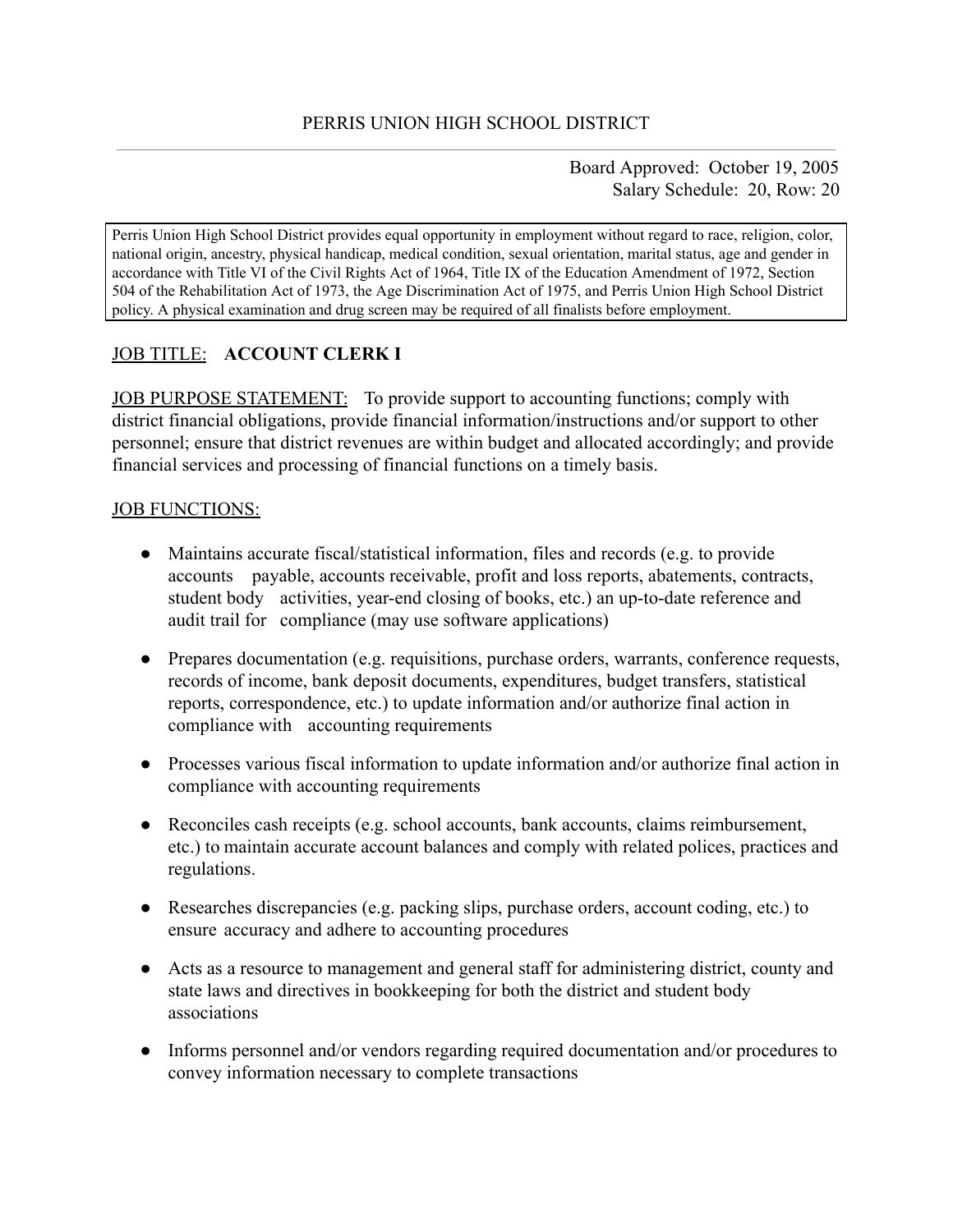# JOB TITLE: **ACCOUNT CLERK I** Page 2

#### JOB FUNCTIONS (continued):

- Receives and receipts monies, and makes bank deposits
- Sells tickets, cards, and similar items
- Knows accounting policies and procedures contained in the California School Accounting Manual and State Education Codes and financial and fiscally related report preparation and formatting
- Assists in preparation of Associated Student Body budgets; and during audits
- Operates standard office equipment including use of computer applications
- Uses English in both written and verbal form; correct spelling, grammar, and punctuation
- Performs advanced arithmetic calculations
- Demonstrates organizational skills
- Performs other related duties as assigned or needed

### PHYSICAL ABILITIES:

- Physical ability to read handwritten or typed documents, and the display screen of various office equipment and machines
- Able to conduct verbal conversation in English
- Able to hear normal range verbal conversation (approximately 60 decibels)
- Able to sit (for sustained periods of time), stand, stoop, kneel, bend, lift (10 pounds), carry (10 pounds), and walk
- Able to climb slopes, stairs, steps, ramps and ladders
- Able to exhibit a full range of motion for shoulder, elbow, back, hip, and knee
- Able to operate office machines and equipment in a safe and effective manner
- Able to demonstrate manual dexterity necessary to operate calculator, computer keyboard, typewriter at the required speed and accuracy